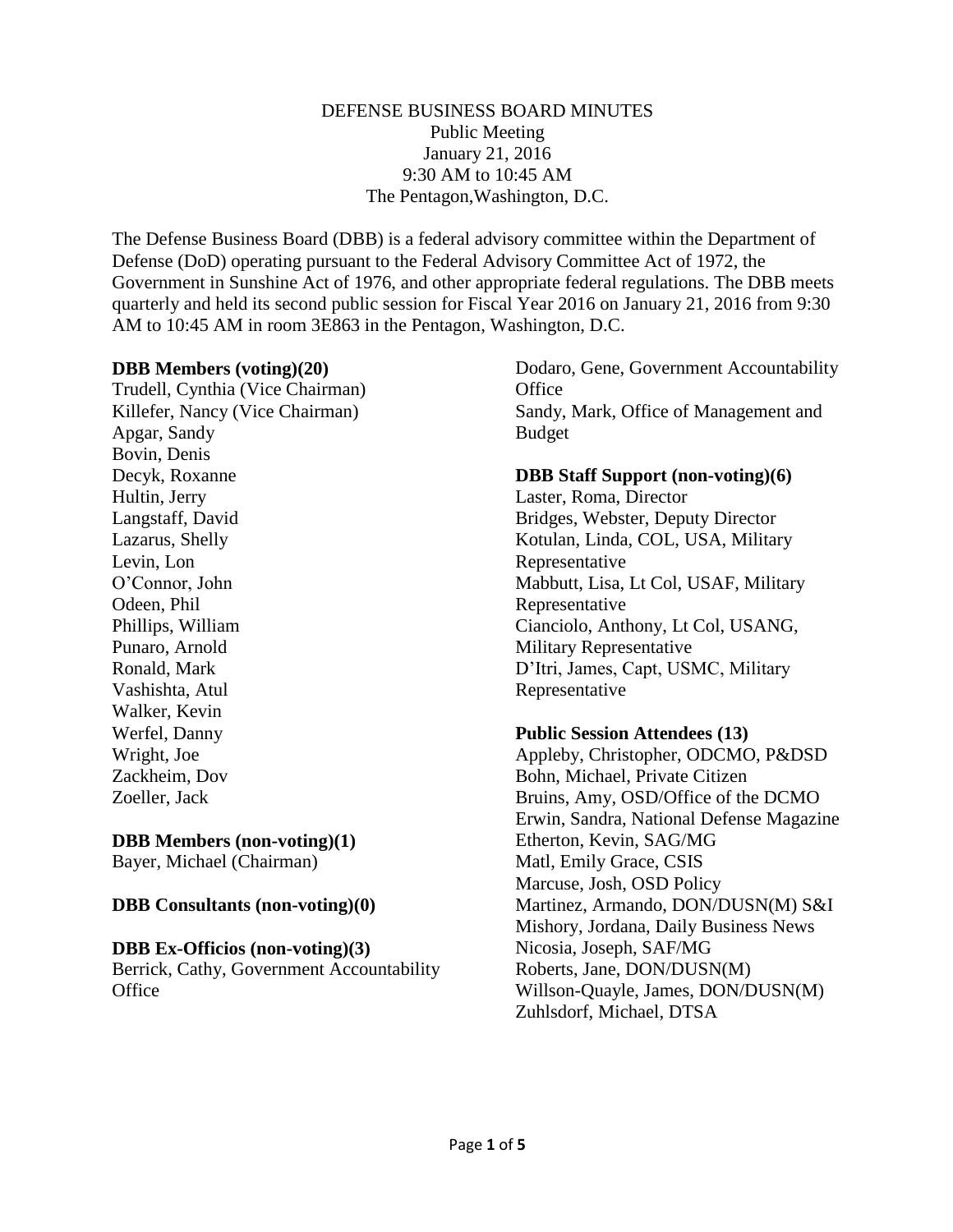### **PUBLIC SESSION**

At 9:35 AM, Roma Laster, Designated Federal Official, opened the public session and introduced the members of the public.

Mr. Bayer opened the meeting with a short discussion of future work of the Defense Business Board. The Board briefly discussed:

- The House Armed Services Committee has directed, in the Report of the Committee on Armed Services House of Representatives #114-102, to conduct a study of the effects of current mandates and processes regarding the determination of suitability for the selection of senior officials in the acquisition workforce.
- DLA / TRANSCOM: Still working out whether to fold into a current study or to do a new one; value of revisiting this topic in particular is to signal that the Department is ready to tackle its biggest, toughest problems -- iconic symbol of delayering. It was noted by Mr. Bovin that even if we did nothing more than ask for meaningful benchmarking against industry, a study would give the Department good data to consider. Mr. Wright posited that benchmarking for these "big businesses" like logistics and real estate at least gives the Department an "embarrassment factor" where they can no longer ignore that their practices are much less efficient than industry; can sometimes spur actions. Mr. Werfel suggested the study would need to parse it carefully, though, so that the benchmarking was apples to apples, otherwise DoD can poke holes and ignore it -- things like office space to office space.
- Non-Appropriated Funds: A possible study intended to focus on tip-to-tail; the expenditures -- what is gov't spending / the obligations driven by NAFs (recreation centers, etc). Mr. Werfel suggested an alternate view that NAF monies at least provide a way to offer these services under closer-to-commercial rules, without additional cost burdens levied by APF. If DoD is going to provide them, may as well be under better rules than APF. Many agreed that the study will likely leave the commissaries out.
- DoD Schools -- third-rail issue.
- Acquisitions oversight entities -- intended to look at the totality of the effort.

# **Presentation of Task Group Update**

# Mr. Michael Bayer, DBB Chairman, introduced Mr. Mark Ronald, Task Group Chair for **E***valuation of Position of Under Secretary of Defense for Business Management and Information*

Mr. Ronald gave an overview of the study's scope and objectives and described the overall tasking from the Deputy Secretary of Defense, emphasized the areas the study will not address, and remarked on the breadth of interviews already conducted. Mr. Ronald concluded his remarks noting the final recommendations would be presented for deliberation and vote at the DBB's April 2016 meeting.

### **Deliberation of Task Group Recommendation**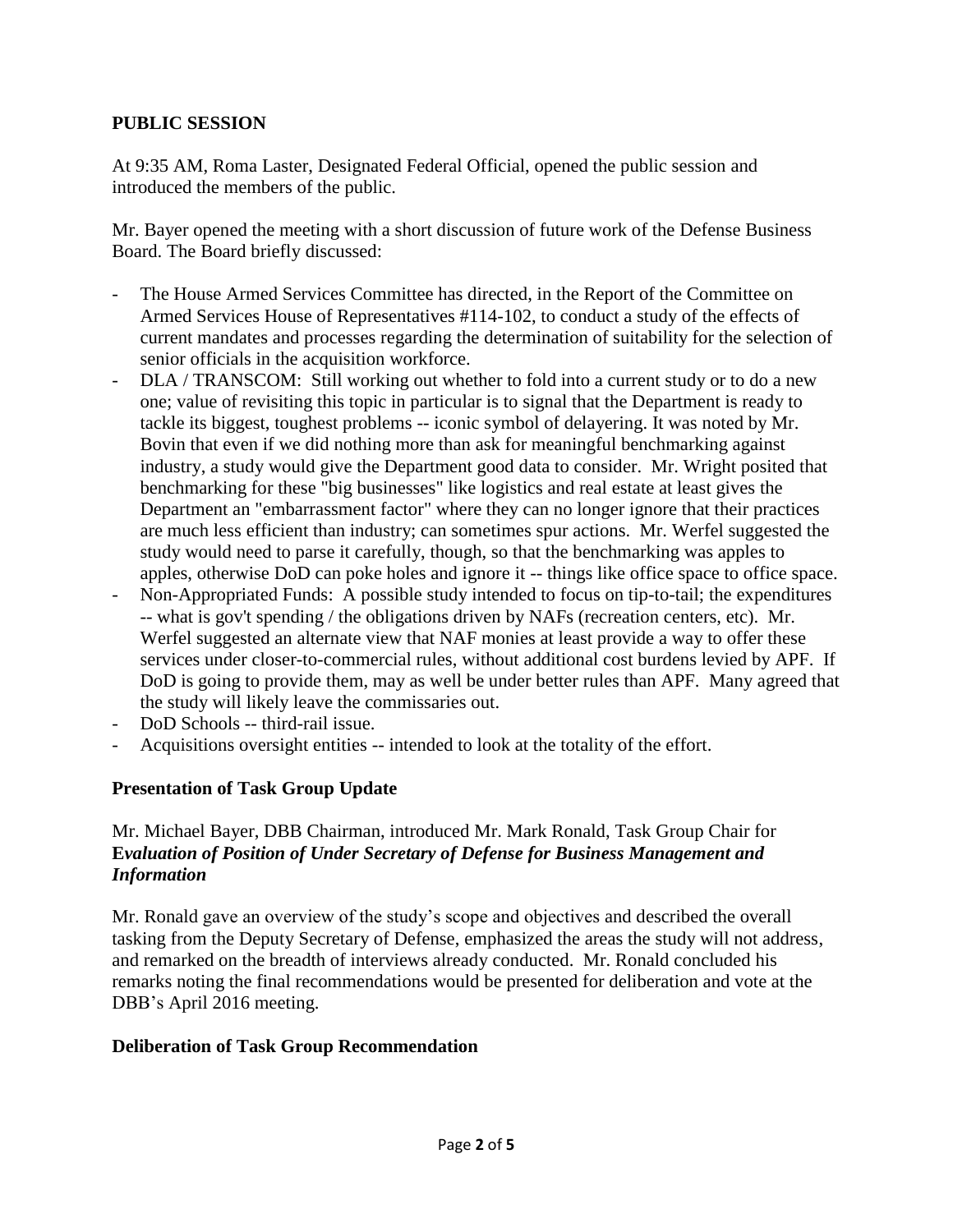## Mr. Bayer introduced Mr. Atul Vashistha, Task Group member for *Creating Virtual Consultancies: Engaging Talent (Innovative Culture Part II)*

Mr. Vashistha introduced the Task Group members: Ms. Nancy Killefer and Dr. Dov Zakheim and also recognized Ms. Kelsey Keating and CAPT Shelby Mounts, former members of the DBB staff. He then thanked those who graciously participated in interviews, responded to data requests, and supported the Task Group. Mr. Vashistha described the tasking, the approach, and the Task Group's recommendations. The tasking involved studying and providing recommendations on how the Department can establish "virtual consultancies" that engage its internal talent. The overall effort looked to emphasize simplicity and inspire participation by any and all participants who can materially improve problem solving in the Department.

A DBB member noted that in industry, innovation programs are tied to reward; and asked if the juxtaposition of compensation systems (in DoD) and the VC recommendations was considered. To which another DBB member agreed there is always some kind of reward system; in this case, the interviewees were pretty clear that the psychic part was most important -- who is promoted, who is awarded and called out in a visible way, that rewards make the whole difference and are not necessarily tied to compensation.

Mr. Vashistha stated that in most cases the Task Group found that reward was explicitly not monetary, and in DoD, those programs that tried to monetize it had some issues making that system work.

A DBB member asked what obstacles were anticipated in implementing virtual consultancies in the DoD.

Mr. Vashistha called out three obstacles –

1) HR practices aren't conducive to it, mostly out of fear of career impact, no clear incentive, etc.;

2) Some senior leadership attitudes, lack of buy-in, misunderstanding of value to the "company;" and

3) A mid-level mistrust or fear of junior folks challenging the status quo, for which management training has to change.

A DBB member noted it was easy to do the top; and easy to engage the most junior people, the place one has to actively manage is in the middle level of management. To which another DBB member posited that feedback loops are always the challenge, if you ask junior folks to contribute and then don't get back to them, that lack of feedback can kill the program. That member then asked if the Task Group looked at that.

Mr. Vashistha responded "Yes, absolutely" noting that the Task Group dealt with and heard about it frequently in interviews. Those responses are partly why a best-practices forum is part of the recommendation-set -- to share the best practices in giving fast-feedback to entities out there in DoD that have not cracked the code yet.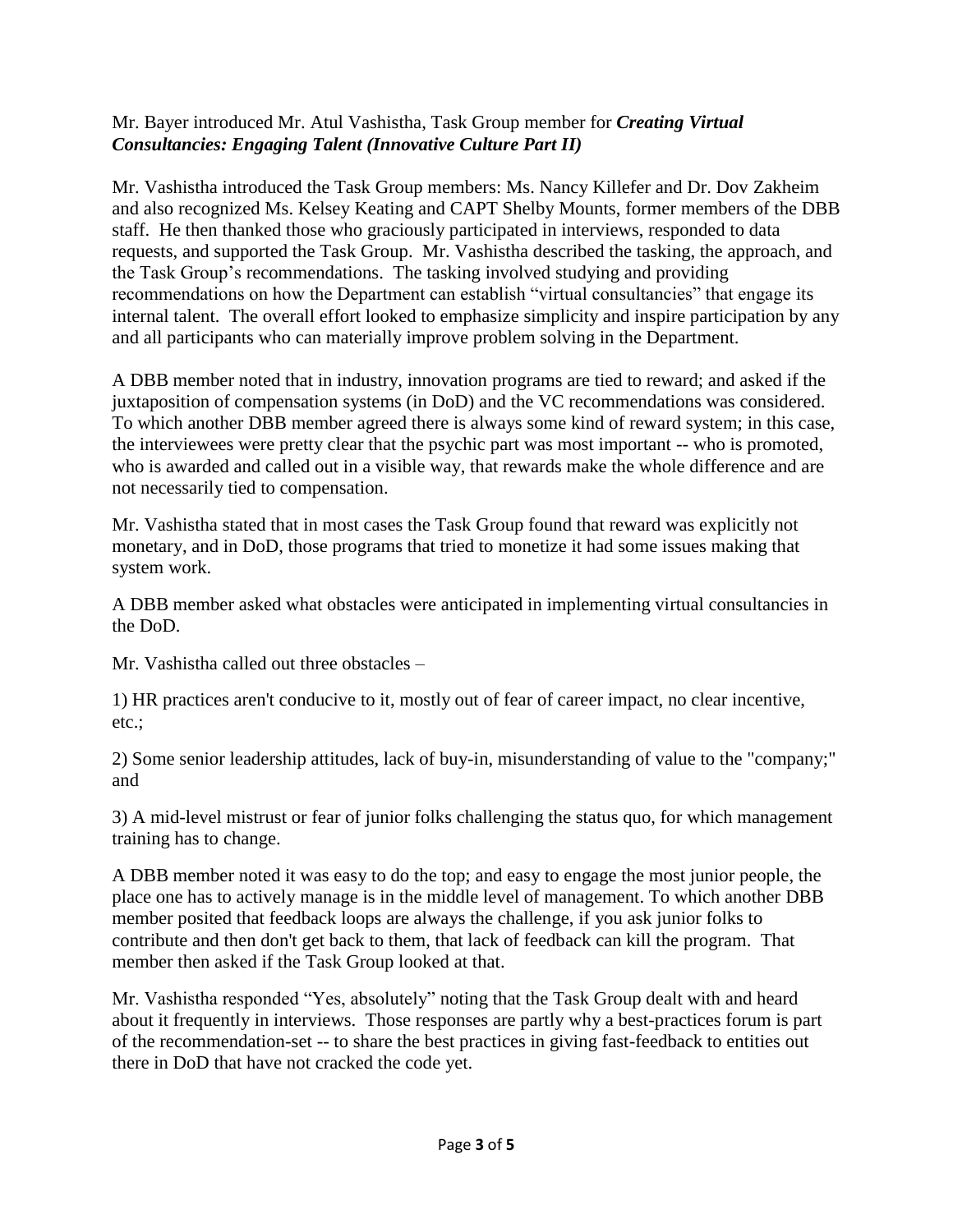A DBB member stated the Air Force example was one in which the program leadership committed to fast feedback to all submissions before they even began, while Mr. Vashistha further noted the Navy's The Hatch is another great example where the program is built so that the crowd itself provides the feedback, so the back-shop administrative burden of "feedback" is minimized.

A DBB member advanced that in DoD everything is about promotion -- for instance, when Joint time was made a part of general officer qualification, all of a sudden the best people started being sent to Joint Staff. The member then asked if the Task Group looked at what formal reports should say to really make it important to the Services and the Department. Mr. Vashistha responded the Task Group did not; however, the task to do that was among the recommendations, and it is marked as one of the things to assist with in follow-up for this study moving forward.

A DBB member asked how the Task Group's recommendations changed the Chief of Staff of the Army GEN Milley, Fulbright Scholar program, and Military Services not formally rewarding valuable outside experiences issue.

Mr. Vashistha advanced that the virtual consultancy solutions don't even necessarily take one off track from their career, but help them contribute what they can, when they can.

A DBB member stated that clearly human resources / promotion considerations are key to success and asked if the Task Group looked at what things could help make the DoD more porous; in other words, to help provide junior officers more access to senior folks directly. The member then provided some examples from industry that have included competitions, using LinkedIn as a replacement for traditional HR; etc.

Mr. Vashistha said that the Task Group saw all those examples and more, both in industry and in the DoD interviews; the recommendations were addressed with that in mind and crafted specifically to have a facilitating function at the DoD level to share those practices and propagate them.

An individual put forward that DoD has great potential, and great things it can leverage on to make innovation programs successful; that it's an organization already dedicated to training, etc. Trying to get such programs shared across the Department may be hard, but the matters this study hits on are all the right / key issues. The individual noted the recommendations were a good formula; the observations are right; the execution will be the key.

The Chairman moved the Board to a vote, Mr. John O'Connor moved to pass, and Mr. Jerry Hultin seconded. The recommendations were then approved unanimously by all voting DBB Members.

A copy of the Board's recommendations may be found at: <http://dbb.defense.gov/Meetings/MeetingJanuary2016.aspx>

Ms. Laster noted that insufficient time was available for public comments to be entertained, but that written comments could be submitted to the DBB website at any time. No written or electronic comments had been received at the time of the public meeting.